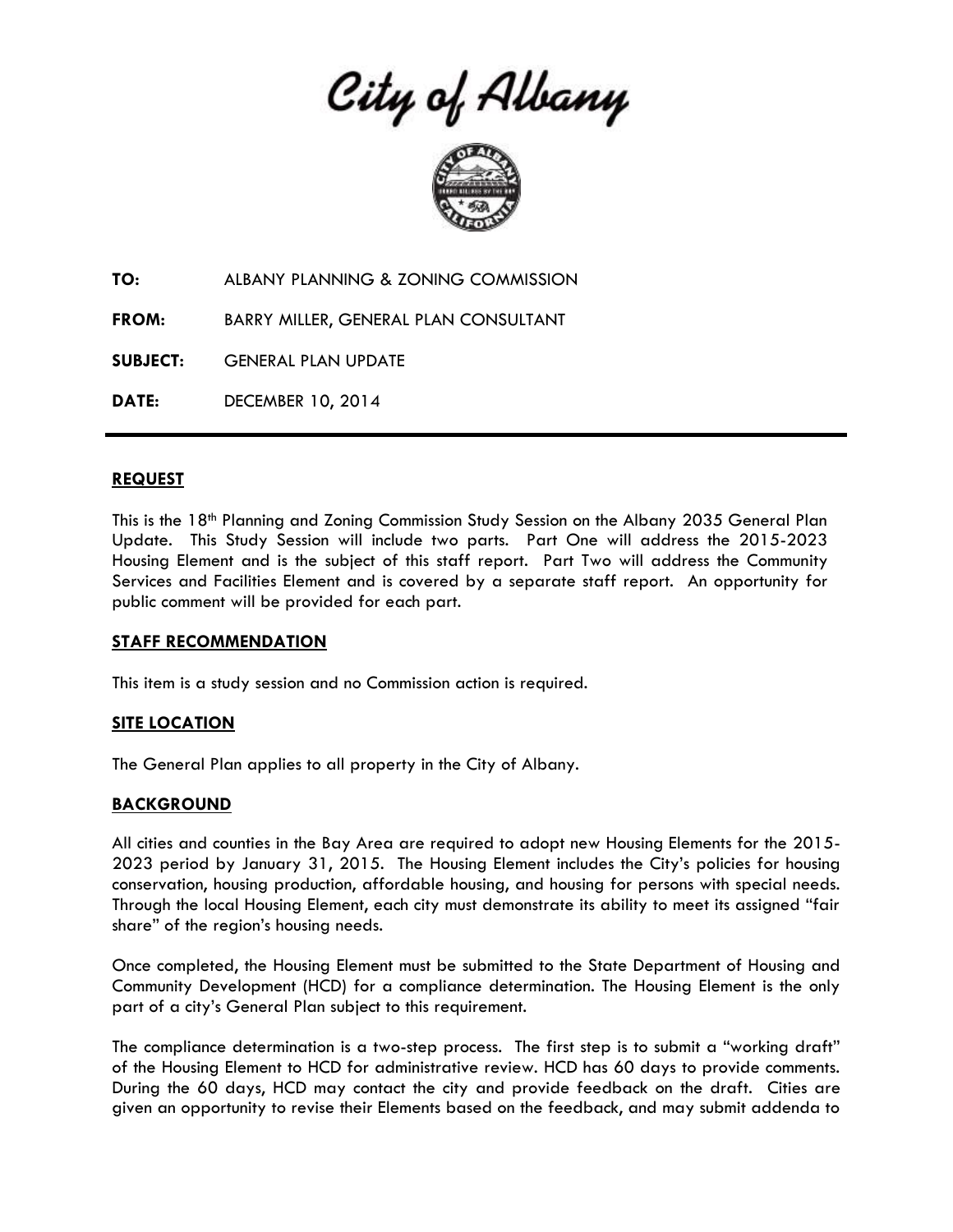HCD within the 60 days. At (or before) the end of the 60 day period, HCD issues a letter indicating the additional steps (if any) the city will need to take to be found in compliance. The second step in the process is to formally adopt the Housing Element, inclusive of any changes requested by the state, and then resubmit the document. Once the state receives the adopted document, it issues its formal determination.

On October 20, the Albany City Council authorized staff to submit the Working Draft 2015- 2023 Housing Element for the administrative review by HCD. The document was submitted on October 22, and logged in by HCD on October 24. Thus, HCD's findings were "due" back to the city 60 days later, or by December 23.

On November 10, the City received an e-mail from HCD indicating it had completed its preliminary review of the document. A conference call took place on November 13 and HCD suggested only minor edits. City staff prepared a Draft Addendum with these edits and resubmitted the Addendum to HCD on November 19. Attachment "A" of this staff report includes the Draft Addendum.

The principal comments from HCD and the changes made are summarized below

| <b>HCD Comment</b>                                                                                                                                                                                                                                                                                                                                            | Change                                                                                                                                                                                                                                                                                                                |
|---------------------------------------------------------------------------------------------------------------------------------------------------------------------------------------------------------------------------------------------------------------------------------------------------------------------------------------------------------------|-----------------------------------------------------------------------------------------------------------------------------------------------------------------------------------------------------------------------------------------------------------------------------------------------------------------------|
| The Draft Housing Element identifies several<br>amendments to the Zoning Code as "pending." If any<br>of these amendments have not been completed by the<br>time the Housing Element is adopted, they should be<br>added back in to the Element.                                                                                                              | The document was edited to note that all of the<br>zoning changes were adopted in November<br>2014 except one-the allowance for ground<br>floor residential uses in the San Pablo<br>Commercial Zone. That action has been added<br>back in to the document, and assigned a very<br>high priority ranking.            |
| Explain if the program addressing displacement is<br>addressing direct displacement (demolition of units) or<br>indirect displacement (gentrification, rising rents, etc.).                                                                                                                                                                                   | The text has been added to note the focus is on<br>indirect displacement, since it is a more<br>pervasive concern than direct displacement<br>through demolition.                                                                                                                                                     |
| Many programs in Chapter 6 indicate the intent to<br>create "affordable" housing. This term should be<br>defined so it is clear if this refers to all income groups<br>(including above moderate) or specific income groups.                                                                                                                                  | A definition of affordable housing has been<br>added to the beginning of Chapter 6.                                                                                                                                                                                                                                   |
| In Program 1.G (Shared Housing), clarify if there is a<br>particular constraint this program is trying to mitigate,<br>or the City is simply wishing to promote shared housing.<br>Clarify if the intent of this program is to allow people to<br>divide up existing homes to create second units within<br>the home, in the event this is not allowed today. | Additional information on shared housing has<br>been included. The intent is not to encourage<br>second units within the footprint of existing<br>homes (although this is permitted), but rather to<br>recognize the opportunities for households to<br>pool resources and live more affordably in<br>shared housing. |
| In Program 2.B (Nexus Study), clarify that once the<br>study is completed the City will take appropriate action<br>based on the findings (such as adopting an impact fee).                                                                                                                                                                                    | This change was made.                                                                                                                                                                                                                                                                                                 |
| In Program 2.D (Affordable Housing Incentive Program),<br>clarify that the program would not in any way diminish<br>the State's density bonus incentives, and is intended to<br>complement the State density bonus program.                                                                                                                                   | This change was made.                                                                                                                                                                                                                                                                                                 |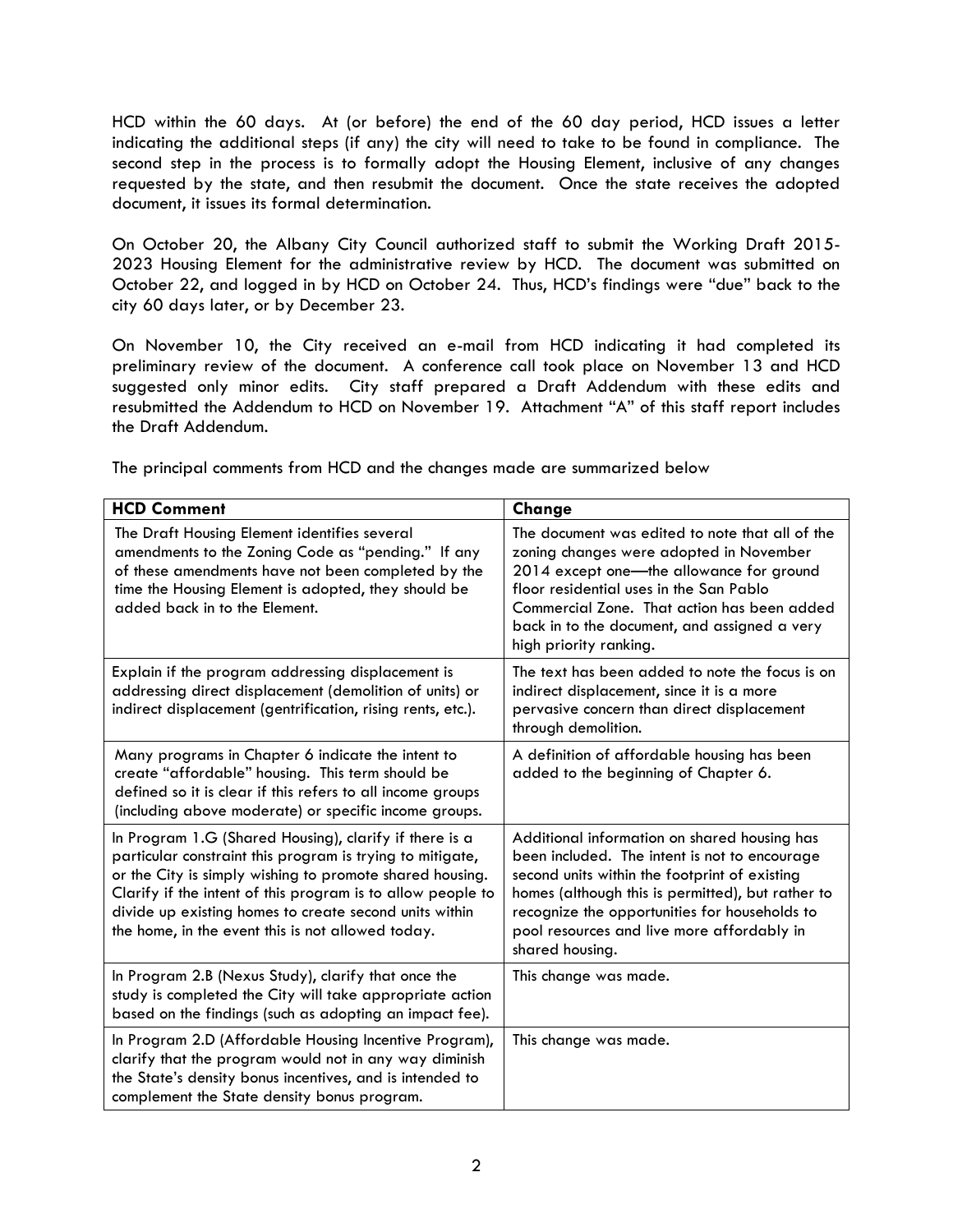On December 4, the City received a letter from HCD (dated December 1) indicating they had completed their review. The letter noted that the Element (including the Addendum) would be deemed compliant if adopted.

The City has scheduled a Planning and Zoning Commission hearing on the Housing Element on January 7, 2015. Resolutions to recommend adoption of a Mitigated Negative Declaration and the Housing Element by the City Council will be considered at that time. The City Council is scheduled to hold a hearing to adopt the Element on February 2, 2015.

As noted at the November 2014 General Plan Study Session, the Housing Element is still a "Working Draft" at this time. Even with the Addendum and a letter of "pre-certification" from HCD, the Planning and Zoning Commission may still consider changes to the document to incorporate public input. In fact, the "pre-certification" letter from HCD explicitly encourages the City to continue to seek public input as the document moves through the adoption process. Future changes are unlikely to affect HCD's preliminary compliance determination as long as they continue to advance housing production and conservation goals, and maintain consistency with Government Code requirements.

As the Commission is aware, a group of concerned Albany residents and housing advocates have organized the "Diverse Housing Working Group" to discuss housing-related issues. The DHWG convened several community meetings and discussion forums in November and early December, focusing on housing issues and Housing Element proposals. The DHWG is presently distilling the feedback from those discussions into a series of recommended actions. Some of these actions could be considered as additions to the Housing Element; others are refinements to implementation measures or "next steps" that do not necessarily require changes to Housing Element. Some of these recommendations may be discussed at the December 10 Planning and Zoning Commission meeting.

The Commission may ask staff for additional edits to the Draft Housing Element that go beyond those made in the HCD Addendum. These edits could incorporate some of the ideas raised by the DHWG or additional ideas from Planning and Zoning Commissioners. Edits will be summarized through a "Second Addendum" to the Working Draft and incorporated into a Public Review Draft using track change text.

#### **ENVIRONMENTAL REVIEW**

Because the Housing Element is considered a "project" under CEQA, an Initial Study was prepared to evaluate its potential impacts on the environment. The analysis considers the potential effects of adopting Housing Element policies and programs, and any mitigation measures that may be necessary to reduce potentially significant impacts. This potential is substantially reduced by the fact that no rezoning is proposed through the document. In addition, any development projects that may be proposed in the future would be subject to their own environmental review processes and studies.

A number of potentially significant impacts are identified, and mitigation measures are prescribed. These impacts include construction-related air emissions such as dust, air quality issues due to the proximity of some sites to major roadways, seismically-related dam safety issues associated with a water tank in the Kensington area, and the proximity of one site to the 100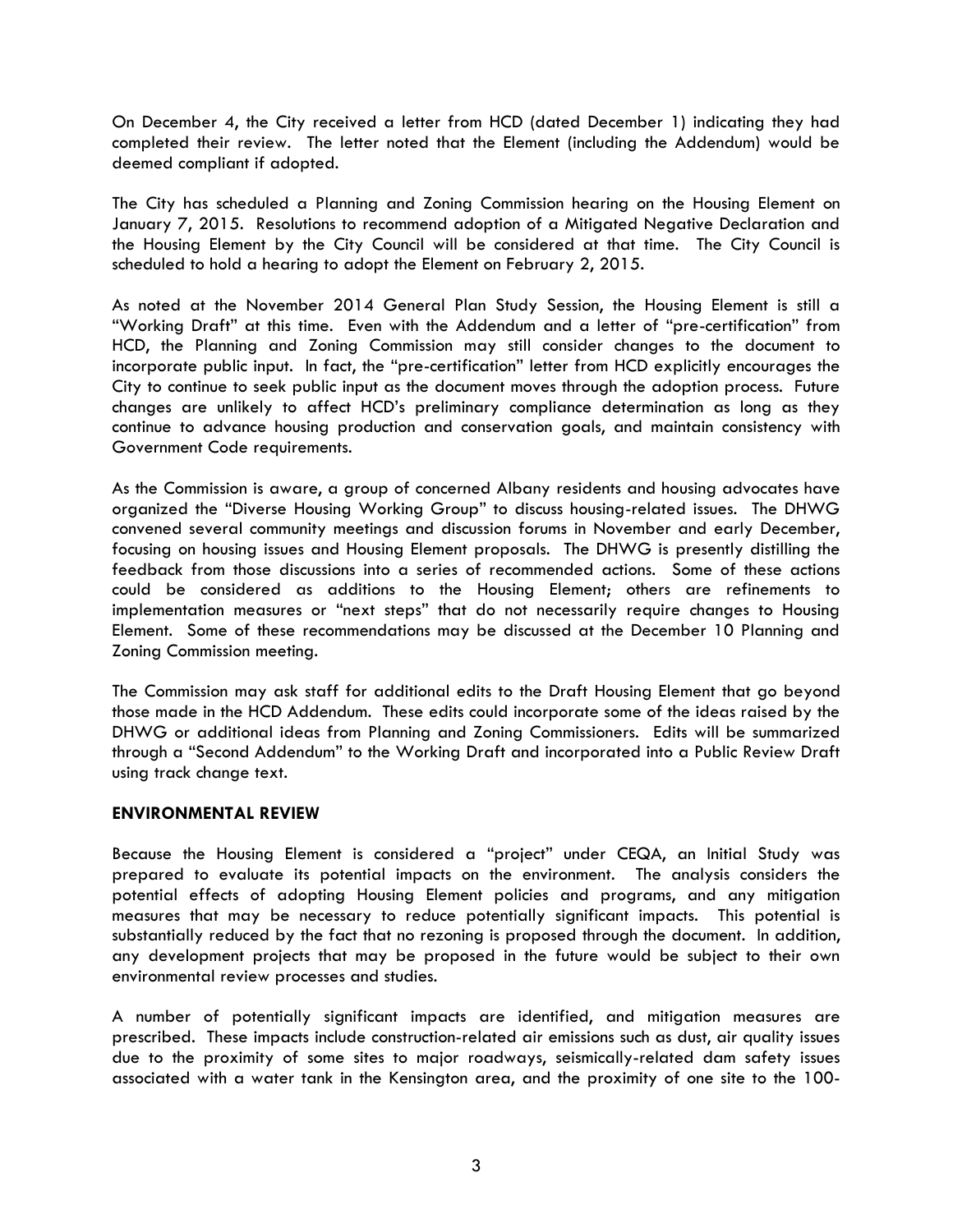year flood plain of Codornices Creek. Mitigation measures are prescribed to ensure that these impacts will be less than significant.

The Initial Study is being circulated to agencies, cities, and interested parties. The comment period will close before the end of December 2014. Any comments will be communicated to the Planning and Zoning Commission at their January hearing.

**ATTACHMENT A:** Housing Element Addendum (11/19/14) **ATTACHMENT B:** Draft Pre-Compliance Letter from HCD (12/1/14)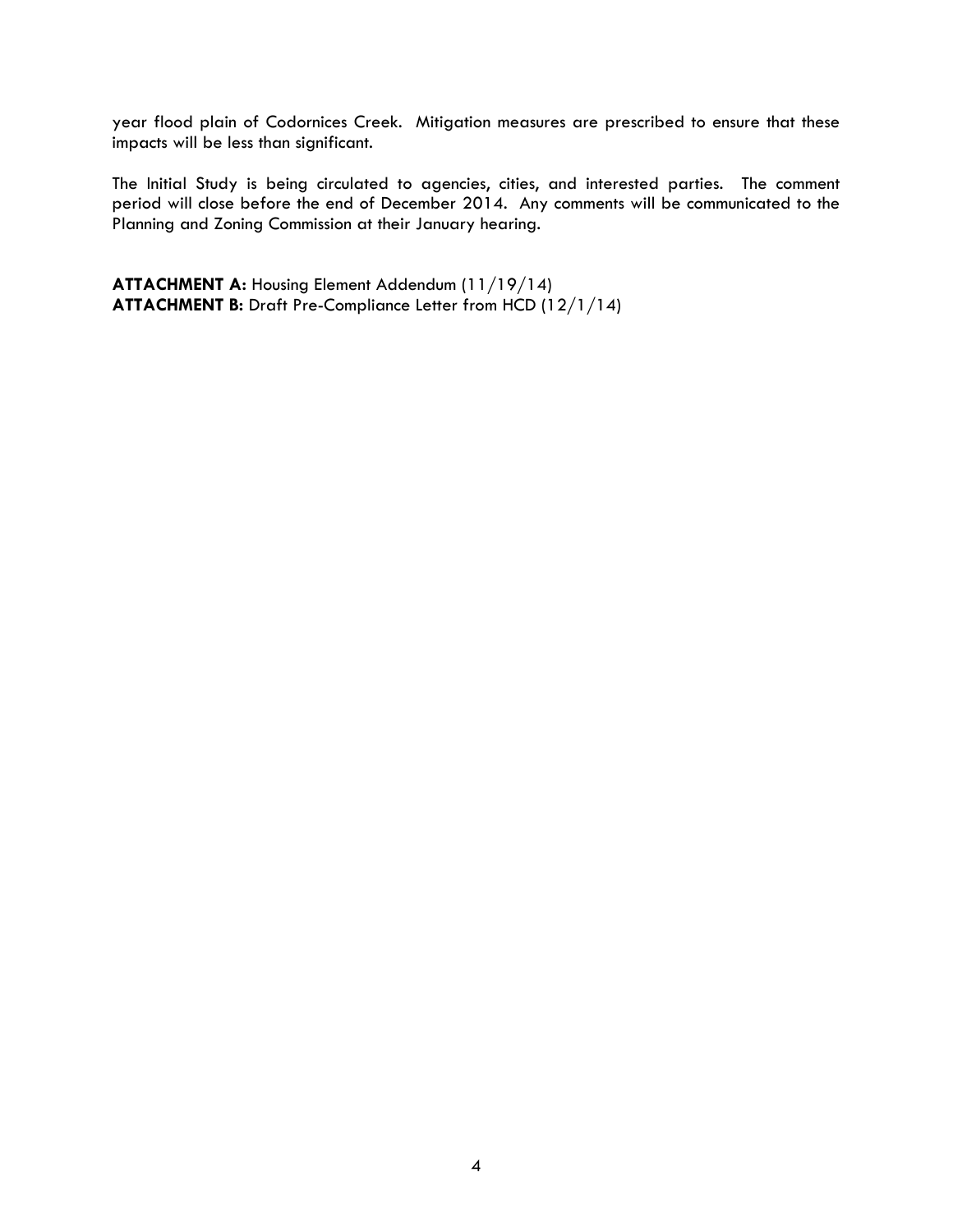# **ADDENDUM TO HOUSING ELEMENT**

**Following a conference call between Jess Negrete (California Department of Housing and Community Development), Barry Miller, and Albany City Staff on November 13, 2014, the following changes are proposed to the Working Draft 2015-2023 Albany Housing Element:** 

**1** HCD Comment: Please clarify the status of the zoning amendments noted in this Draft as "pending" and likely to be completed before January 31, 2015. If any of these action items have not been completed by then, they should be added back in to the Element.

*City Response: The 2007-2014 Housing Element identified five programs requiring changes to the Zoning Ordinance. As of November 18, 2014, four of these programs have been implemented, as noted in the edits below. The fifth program is still being implemented, and will be added back in to the 2015-2023 Element as a program to be completed by 2016.* 

*The following amendments are made to the October 2014 Draft to reflect the status of each program. Page numbers listed below refer to the tracked change version and are highlighted in yellow:*

*On Page 2-12, the first row of Table 2-4 is amended as follows:*

| 2.A | Amend the Albany zoning      | <b>ACHIEVED.</b> A minimum density of 20 units per acre has been established for the |
|-----|------------------------------|--------------------------------------------------------------------------------------|
|     | regulations to establish     | SC and SPC zoning districts. The City brought this Zoning Code amendment to the      |
|     | minimum densities of 20      | Planning and Zoning Commission in October 2014. Its first reading before the City    |
|     | units per acre for any mixed | Council was on November 17, 2014. Second reading is scheduled for December 1,        |
|     | use or residential           | 2014.                                                                                |
|     | development along the San    | PENDING. The City anticipates bringing this zoning code amendment to the             |
|     | Pablo and Solano Avenue      | Planning and Zoning Commission in November 2014 and the City Council in              |
|     | corridors.                   | December 2014. It will be adopted prior to the end of the current (2007-2014)        |
|     |                              | This action can be deleted when adopt                                                |

## *On Page 2-13, the first row of continued Table 2-4 (at the top of the page) is amended as follows:*

| 2.D | Maintain a density bonus     | ADVANCE. This is an ongoing program that is implemented as applications are          |
|-----|------------------------------|--------------------------------------------------------------------------------------|
|     | ordinance consistent with    | received. Density bonuses were provided for the senior housing development at UC     |
|     | state requirements.          | Village, enabling housing exceeding the zoning density of 63 units per acre. Bonuses |
|     | Encourage applicants to      | are also available to developers providing affordable units on-site through the      |
|     | apply for density bonuses as | Inclusionary Ordinance. In November 2014, the City Council adopted a                 |
|     | a tool to produce affordable | clarifying amendment to the Density Bonus ordinance by noting that "An               |
|     | housing and promote new      | applicant may request parking incentives or concessions beyond those                 |
|     | housing subject to the       | provided in this subdivision pursuant to subdivision (d)". This makes the            |
|     | parking standards defined by | City's density bonus ordinance completely consistent with state                      |
|     |                              | requirements, and also clarifies that parking incentives are available to            |
|     | state law.                   |                                                                                      |
|     |                              | prospective developers of affordable and mixed income projects.                      |

## *On Page 2-19, edit the first row of Table 2-6 as follows:*

| 4A | Eliminate the use permit<br>requirement for multi-family<br>development in the R-4<br>(Residential Towers) zoning<br>district. Multi-family uses | <b>ACHIEVED.</b> Multi-family housing is now permitted by right in the R-4<br>District. The City brought this Zoning Code amendment to the Planning and<br><u>Zoning Commission in October 2014. Its first reading before the City Council was</u><br>on November 17, 2014. Second reading is scheduled for December 1, 2014.<br>PENDING. The City has initiated work on this action and anticipates bringing |
|----|--------------------------------------------------------------------------------------------------------------------------------------------------|---------------------------------------------------------------------------------------------------------------------------------------------------------------------------------------------------------------------------------------------------------------------------------------------------------------------------------------------------------------------------------------------------------------|
|    | should be allowed by right in<br>this district.                                                                                                  | it to the Planning Commission in November 2014 and to the City Council in<br>December 2014.                                                                                                                                                                                                                                                                                                                   |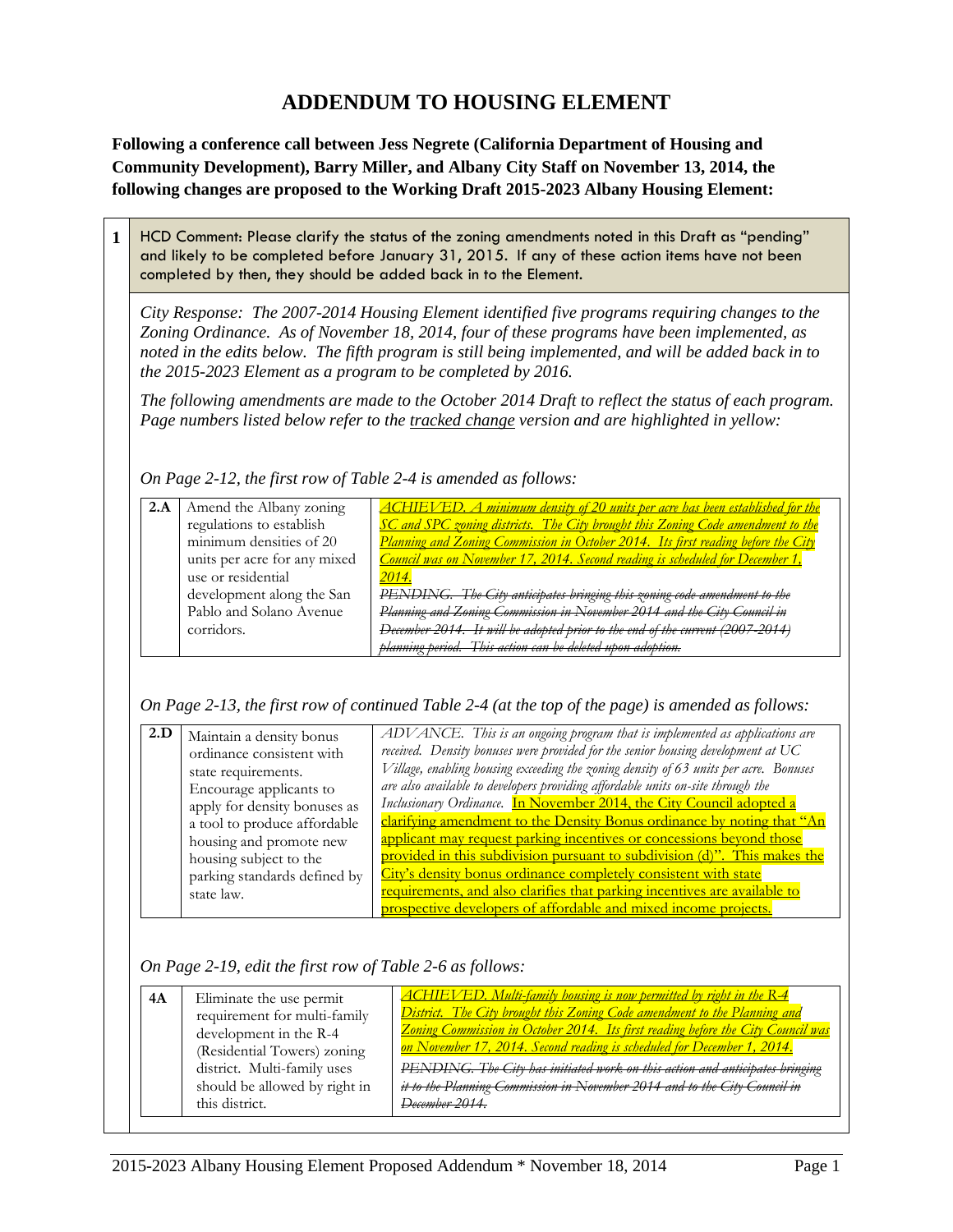#### *Item 1, continued Second from bottom row on Page 2-19 (Table 2-6) is edited as follows:* **4D** Consider modifications to the development standards for mixed use development (e.g., residential over commercial) and revise these standards as appropriate to further incentivize the development of housing on commercially zoned sites. Projects in which at least 49% of the units are affordable to lower income households should be allowed on the ground floor in the SPC zone (with a use permit). *ADVANCE. The City commenced work on this action in September 2014, and has had extensive discussion of next steps with the Planning and Zoning Commission and City Council. Given the staffing demands to complete four other zoning code amendments, and the additional level of analysis required to complete this action, it has been postponed to 2015. An action similar to this one will be added to the 2015-2023 Housing Element and prioritized for completion by 2016. PENDING. The City has initiated work on this action and anticipates bringing it to the Planning Commission in November 2014 and to the City Council in December 2014. A subsequent action should be included in the 2015-2023 Element to look at other mixed use development (SC, SPC zoning district) standards, including setback requirements, daylight plane standards, and height limits. Bottom row of Page 2-19 (Table 2-6) is edited as follows:* **4E** Amend the zoning code to establish a use category for SROs and allow such uses in the San Pablo Commercial (SPC) zone. *ACHIEVED. An SRO definition, development standards, and a use permit requirement are now included in the City's Municipal Code. The City brought this Zoning Code amendment to the Planning and Zoning Commission in October 2014. Its first reading before the City Council was on November 17, 2014. Second reading is scheduled for December 1, 2014.*

# *Page 5-7, edit third full paragraph on page as follows:*

Development standards for residential uses in the SC and SPC district are summarized in Table 5-2. Both districts allow densities of up to 63 units per acre and have a minimum density requirement of 20 units per acre where residential uses are included.

*Council in December 2014.* 

PENDING. The City has initiated work on this action and **bringing it to the Planning Commission in November 2014** 

# *Page 5-9, edit third paragraph as follows:*

Multi-family housing is considered a permitted use in the SPC and SC zones, provided it is not on the ground floor facing the street. In the SC zone, ground floor, street-facing housing is allowed with a use permit. A pending (November 2014) In 2015, the City will consider a zoning code amendment to would also allow residential on the ground floor in the SPC zone with a use permit, provided that at least 49 percent of the units are affordable and the parcel is not in the San Pablo/ Solano commercial "node."

## *Page 5-14, edit footnote (1) as follows:*

(1) Zoning Code change is pending and expected to be approved  $bv 2016$ </u> before January 31, 2015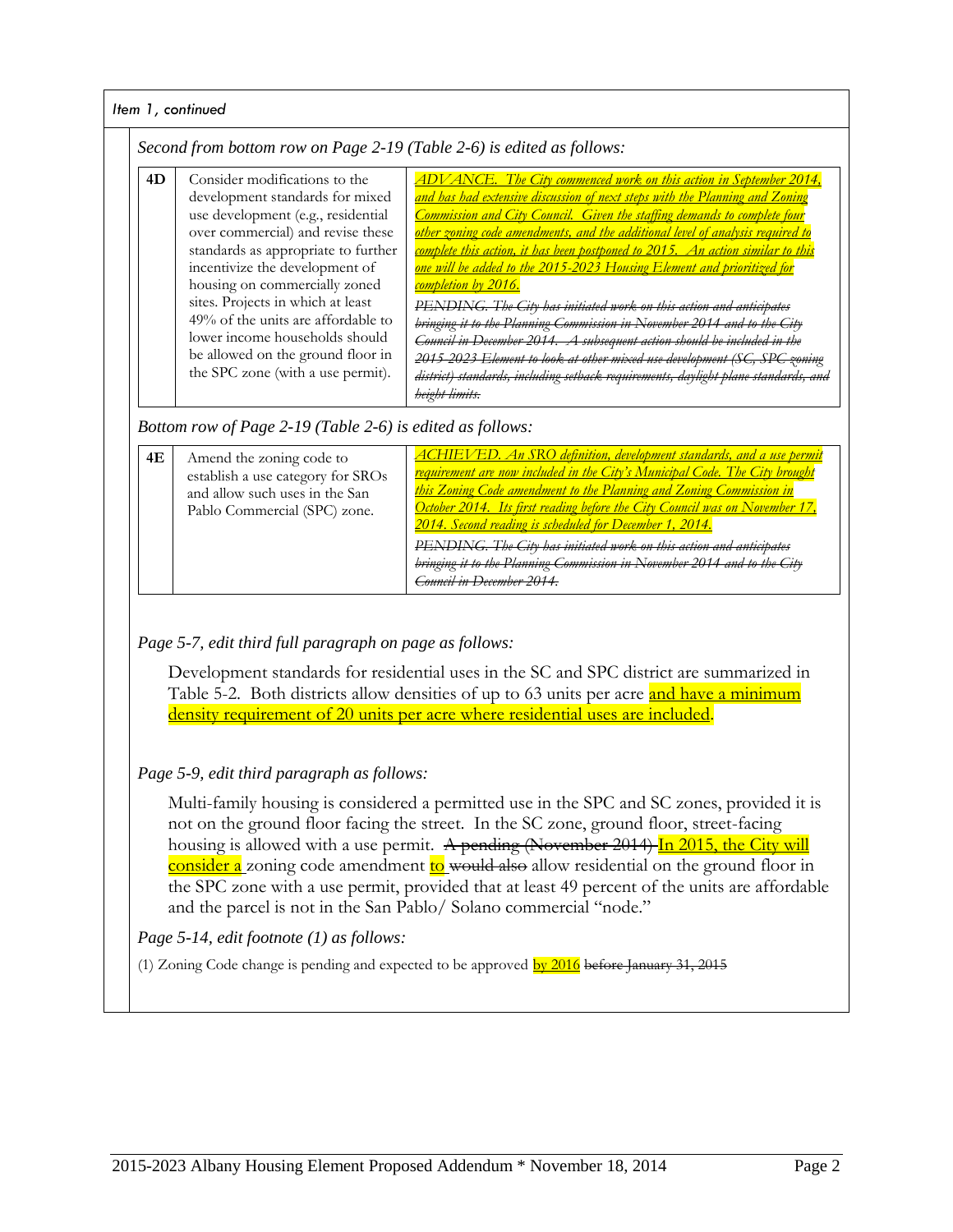|  | Item 1, continued |
|--|-------------------|
|  |                   |

*Page 5-19, edit second full paragraph as follows:*

The City currently has a land use category for boarding homes, which are allowed in residential areas. On November 17, 2014, the City Council approved a zoning amendment creating a new use classification for Single Room Occupancy hotels (SROs). The Zoning Amendment also allows SROs as a conditional use in the San Pablo Commercial (SPC) zoning district. However, there is not a land use definition or category for SRO (singleroom occupancy hotels). SRO's are often small in size and used as transitional housing, which include those at risk of becoming homeless. Such units are desirable because their small size and often shared or limited amenities generally make them affordable. At the time of publication of this Housing Element, a Zoning Code amendment to formally define SROs and conditionally allow them in the SPC zoning district was pending.

*Page 6-33, edit Program 4.D narrative as follows:*

At the time of production of the 2015-2023 Housing Element, the City was **considering a** moving toward completion of zoning amendments that would allow projects that are entirely residential on sections of San Pablo Avenue outside the Solano Avenue commercial node. This provision would apply only to projects in which at least 49 percent of the units were affordable to low or very low income households. This particular amendment had not been completed at the end of the 2007-2014 planning period and is being carried forward to 2015- 2023. Completion of the zoning amendment is a high priority and should be completed by 2016. In the interim period, developers of low and very low income housing may apply for an exemption to the ground floor retail requirement through the density bonus ordinance (the exemption would be considered a zoning incentive).

**2** HCD Comment: Explain if the policy on displacement is addressing direct displacement (demolition of units) or indirect displacement (gentrification, rising rents, etc.).

*City Response: On P. 6-41(tracked change version), Policy 5.7 is amended as follows (new text in highlighted font):*

**Policy 5.7:** Displacement. Work proactively to avoid the displacement of tenants due to rising rents, temporary financial hardship, demolition or conversion of rental housing, and other factors. During the planning period, the City will consider measures to protect tenants from indirect displacement due to very steep rent increases and arbitrary evictions. The risk of direct displacement through demolition is less likely since Albany's housing opportunity sites have very few existing units. However, the City will also work to avoid displacement in the event that lower-cost units are redeveloped with new units at higher densities.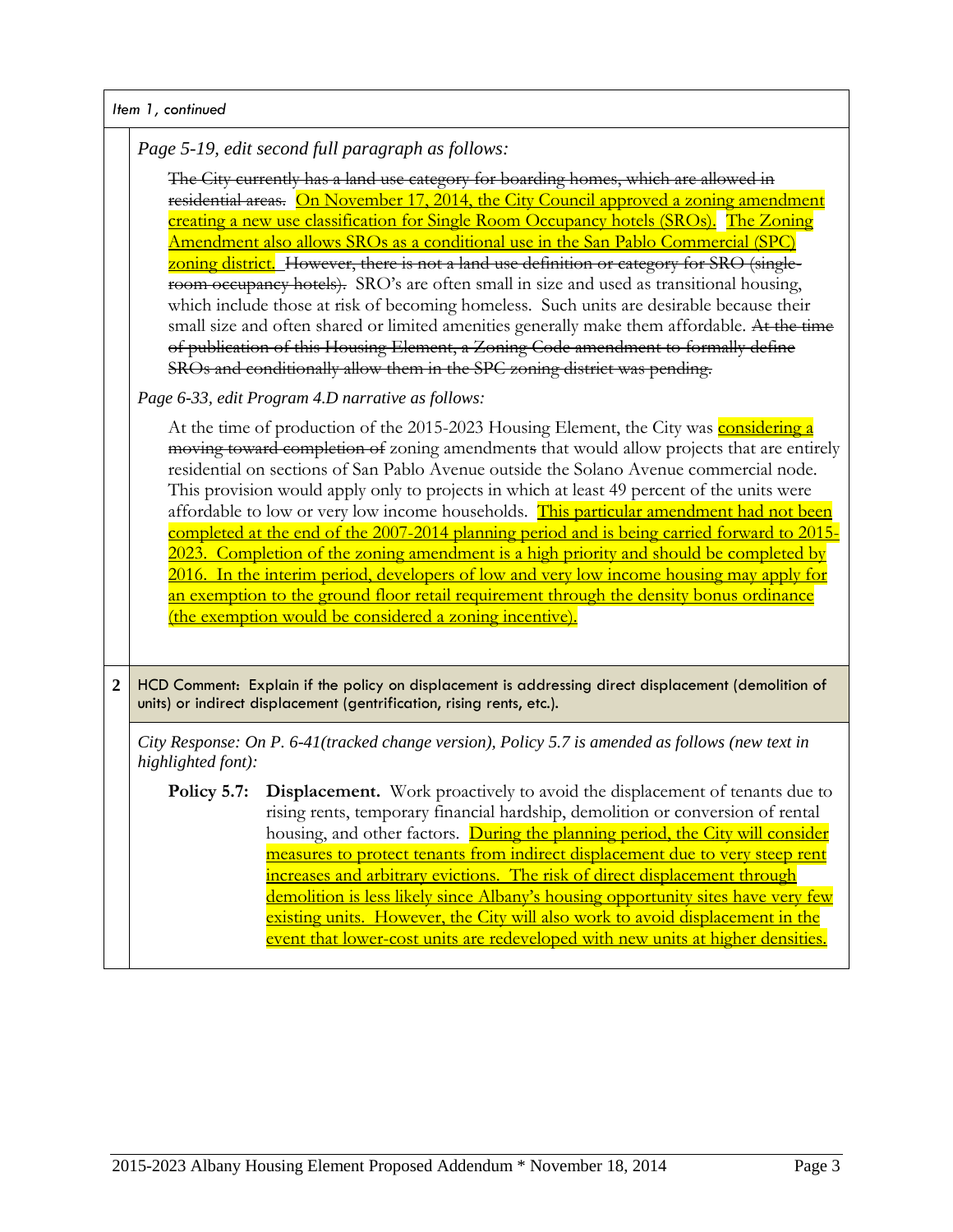| 3                       | HCD Comment: Many programs in Chapter 6 indicate the intent to create "affordable" housing. This<br>term should be defined so it is clear if this refers to all income groups (including above moderate) or<br>specific income groups.                                                                                                                                                                                                                                                                                                                                                                                                                                                                                                                                                                                                                     |  |  |  |
|-------------------------|------------------------------------------------------------------------------------------------------------------------------------------------------------------------------------------------------------------------------------------------------------------------------------------------------------------------------------------------------------------------------------------------------------------------------------------------------------------------------------------------------------------------------------------------------------------------------------------------------------------------------------------------------------------------------------------------------------------------------------------------------------------------------------------------------------------------------------------------------------|--|--|--|
|                         | City Response: Make the following edits:                                                                                                                                                                                                                                                                                                                                                                                                                                                                                                                                                                                                                                                                                                                                                                                                                   |  |  |  |
|                         | On Page 6-2, add a new paragraph following the paragraph at the top of the page and before Goal<br>1 as follows:                                                                                                                                                                                                                                                                                                                                                                                                                                                                                                                                                                                                                                                                                                                                           |  |  |  |
|                         | Unless otherwise indicated, references to "affordable housing" in this chapter refer<br><u>to housing that requires no more than 30 percent of a household's income for</u><br>extremely low, very low, low, or moderate income households. Occupancy of such<br><u>housing is typically limited to persons with incomes below thresholds set by the US</u><br>Department of Housing and Urban Development and the California Department<br>of Housing and Community Development, although some smaller and/or older<br>units may be considered "affordable by design" as their market rents or sales prices<br>place them within the affordability ranges of lower and moderate income<br><u>households.</u>                                                                                                                                              |  |  |  |
| $\overline{\mathbf{4}}$ | HCD Comment: In Program 1.G (Shared Housing), clarify if there is a particular constraint this program<br>is trying to mitigate, or the City is simply wishing to promote shared housing. Clarify if the intent of this<br>program is to allow people to divide up existing homes to create second units within the home, in the<br>event this is not allowed today.                                                                                                                                                                                                                                                                                                                                                                                                                                                                                       |  |  |  |
|                         | City Response: On Page 6-6 (tracked change version), the top paragraph is edited as follows                                                                                                                                                                                                                                                                                                                                                                                                                                                                                                                                                                                                                                                                                                                                                                |  |  |  |
|                         | <u>Shared housing is permitted in Albany and there are no specific regulatory constraints to</u><br>increasing the number of shared homes in the city. The intent of this program is simply to<br>make clear the City's support for shared housing as a practical, effective solution to<br><u>meeting local housing needs. The program complements similar programs supporting</u><br>second units and programs supporting the construction of larger housing developments<br>with units specifically reserved for persons of low, very low, and extremely low incomes.                                                                                                                                                                                                                                                                                   |  |  |  |
| 5                       | HCD Comment: In Program 2.B (Nexus Study), clarify that once the study is completed the City will<br>take appropriate action based on the findings (such as adopting an impact fee). Indicate a timeline<br>for the subsequent action.                                                                                                                                                                                                                                                                                                                                                                                                                                                                                                                                                                                                                     |  |  |  |
|                         | City Response: Page 6-12 (tracked change version) top paragraph is edited as follows                                                                                                                                                                                                                                                                                                                                                                                                                                                                                                                                                                                                                                                                                                                                                                       |  |  |  |
|                         | In response, this action would conduct a study of the "nexus" between the development<br>of market rate rental housing (and potentially other types of development, such as retail<br>and office space) and the need for affordable housing. The City will take a specific course<br><u>of action based on the findings of the study, either proceeding to implement a fee,</u><br>deciding not to implement a fee, or taking an alternative course of action. The findings will<br>be used to determine if there should be an obligation from developers to pay an impact fee<br>to help finance affordable housing. The fee would either be calculated on a per unit or per<br>square foot basis. _The decision to apply it a fee to non-residential development would<br>depend on the findings, and further input from the community and City Council. |  |  |  |
|                         | P. 6-12, adjust "timing" as follows:                                                                                                                                                                                                                                                                                                                                                                                                                                                                                                                                                                                                                                                                                                                                                                                                                       |  |  |  |
|                         | Timing: 2016 Initiate study in 2016. Take action, if appropriate, by 2018.                                                                                                                                                                                                                                                                                                                                                                                                                                                                                                                                                                                                                                                                                                                                                                                 |  |  |  |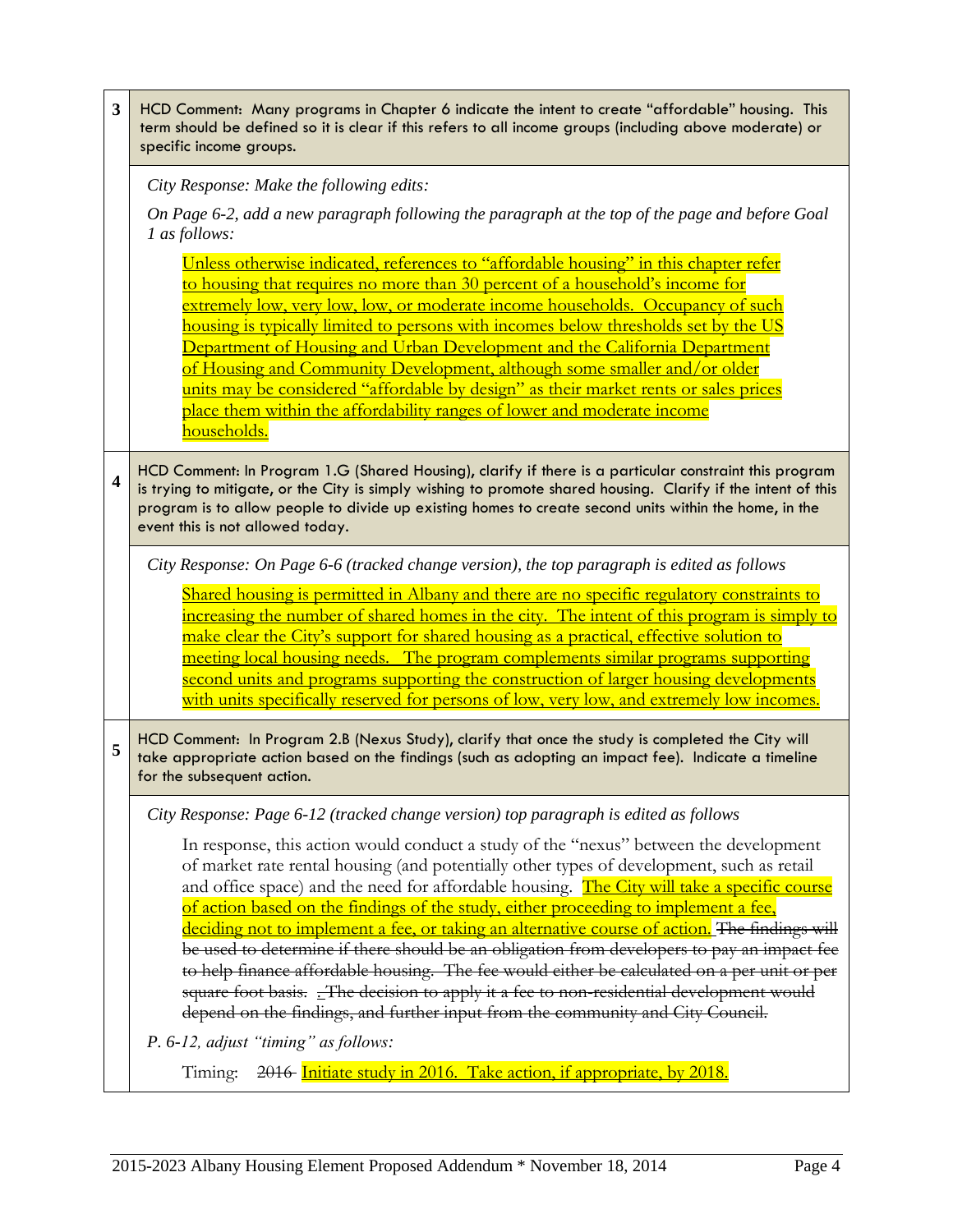**6** HCD Comment: In Program 2.D (Affordable Housing Incentive Program), clarify that the program would not in any way diminish the State's density bonus incentives, and is intended to complement the State density bonus program. Also, note that if the "study" indicates an incentive program is feasible, the City will take action to implement it.

*City Response: Page 6-13 (tracked change version) top paragraph is edited as shown below.* 

The AHIP would establish a set of zoning incentives to new projects in which at least 49 percent of the units are affordable to low or very low income households. It would differ from the state-mandated density bonus program in that: (a) it would provide a guaranteed set of specific zoning incentives, rather than the discretionary incentives associated with the state density bonus program; (b) it would provide relief from the ground floor commercial requirement, without a use permit; and (c) it would allow higher densities than those offered through the state density bonus requirements. The AHIP would be designed so that it augments the state density bonus program, and in no way conflicts with state density bonus standards. If the City determines that an AHIP program will be an effective catalyst for development of affordable housing based on program costs, community feedback, affordable housing development feasibility, and other factors, it will implement the program. The City may also use the findings of the study to make other changes to its zoning standards in order to improve the viability of housing affordable to low, very low, and extremely low income households.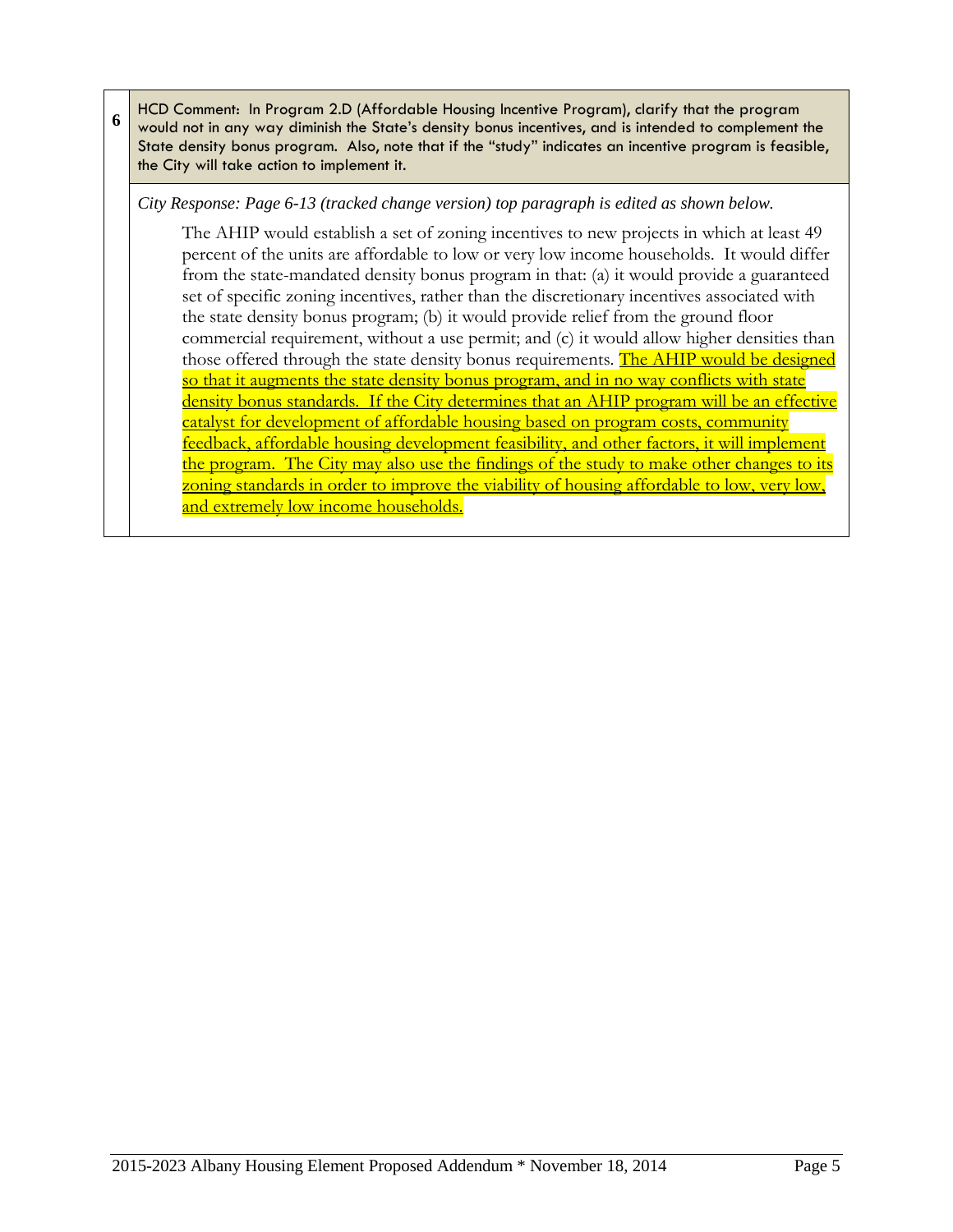

December 1, 2014

Mr. Barry Miller, Consulting City Planner **Community Development Department** City of Albany 1000 San Pablo Avenue Albany, CA 94706

Dear Mr. Miller:

# RE: City of Albany's 5<sup>th</sup> Cycle (2015-2023) Draft Housing Element

Thank you for submitting Albany's draft housing element update which was received for review on November 10, 2014, along with revisions received on November 19, 2014. Pursuant to Government Code (GC) Section 65585(b), the Department is reporting the results of its review. Our review was facilitated by a conversation on November 13, 2014 with you, Mr. Jeff Bond, Director, and Ms. Anne Hersch, Senior Planner. In addition, the Department considered comments from Albany's Diverse Housing Working Group pursuant to GC Section 65585(c).

The Department conducted a streamlined review of the draft housing element based on the City meeting all eligibility criteria detailed in the Department's Housing Element Update Guidance. The City also utilized ABAG's pre-approved housing element data.

The draft housing element with revisions meets the statutory requirements of State housing element law. The draft housing element with revisions will comply with State housing element law (GC, Article 10.6) when they are adopted and submitted to the Department, in accordance with GC Section 65585(g).

To remain on an eight year planning cycle, pursuant to Senate Bill 375 (Chapter 728, Statutes of 2008) the City must adopt its housing element within 120 calendar days from the statutory due date of January 31, 2015 for ABAG localities. If adopted after this date, GC Section 65588(e)(4) requires the housing element be revised every four years until adopting at least two consecutive revisions by the statutory deadline. For more information on housing element adoption requirements, please visit our Department's website at: http://www.hcd.ca.gov/hpd/hrc/plan/he/he review adoptionsteps110812.pdf.